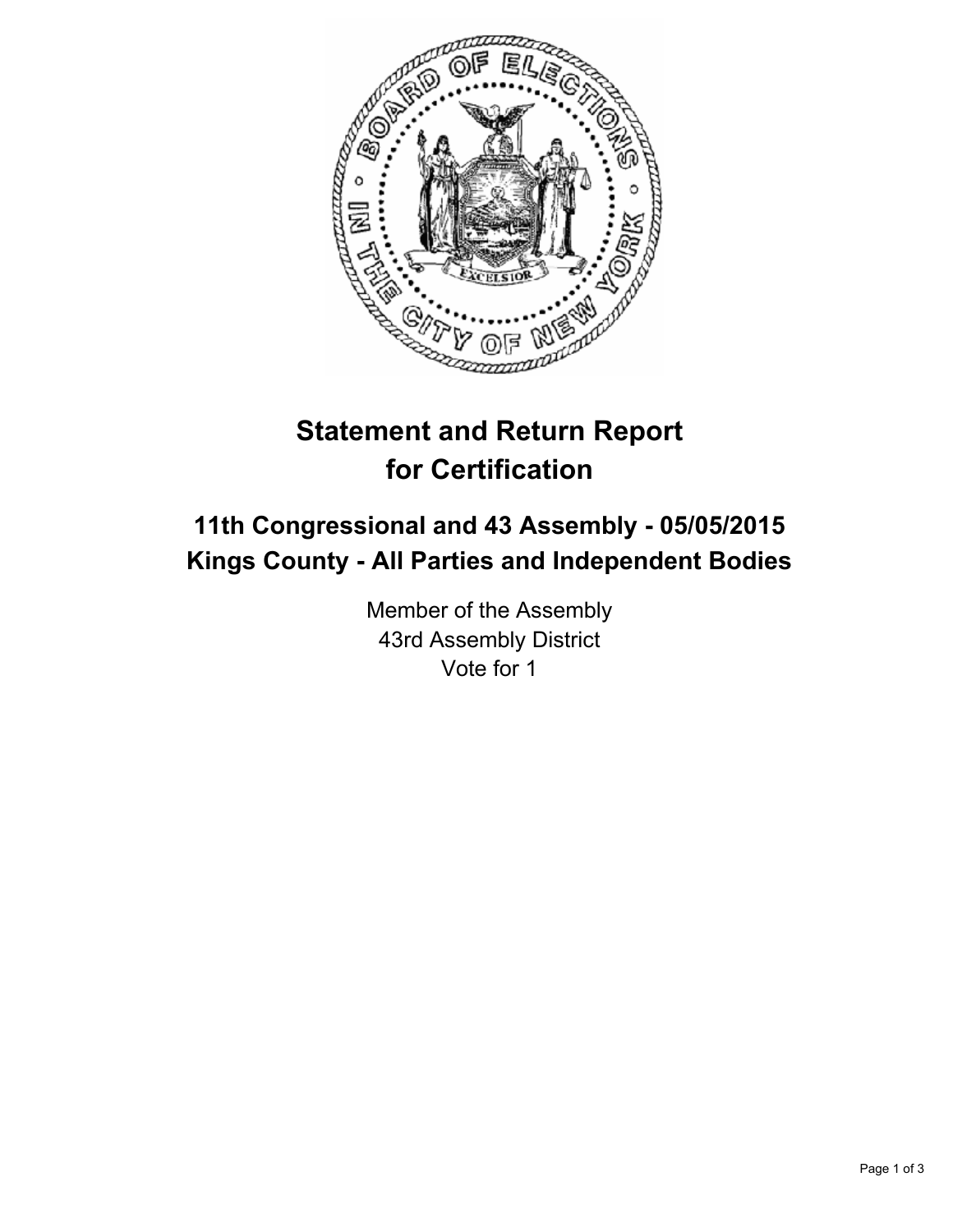

## **Assembly District 43**

| <b>PUBLIC COUNTER</b>                                    | 8,254 |
|----------------------------------------------------------|-------|
| ABSENTEE/MILITARY                                        | 248   |
| <b>FEDERAL</b>                                           | 0     |
| <b>AFFIDAVIT</b>                                         | 141   |
| <b>Total Ballots</b>                                     | 8,643 |
| Less - Inapplicable Federal/Special Presidential Ballots | 0     |
| <b>Total Applicable Ballots</b>                          | 8,643 |
| MENACHEM M. RAITPORT (REPUBLICAN)                        | 1,370 |
| MENACHEM M. RAITPORT (CONSERVATIVE)                      | 448   |
| DIANA C. RICHARDSON (WORKING FAMILIES)                   | 4,284 |
| SHIRLEY M. PATTERSON (INDEPENDENCE)                      | 2,160 |
| GEOFFREY A. DAVIS (LOVE YOURSELF)                        | 333   |
| GUILLOROMO E. PHILPOTTS (WRITE-IN)                       | 1     |
| KAREN FLEMING (WRITE-IN)                                 | 1     |
| RICHARD MAATHEY (WRITE-IN)                               | 1     |
| SYDNEY WAYMAN (WRITE-IN)                                 | 1     |
| UNATTRIBUTABLE WRITE-IN (WRITE-IN)                       | 13    |
| <b>Total Votes</b>                                       | 8,612 |
| Unrecorded                                               | 31    |